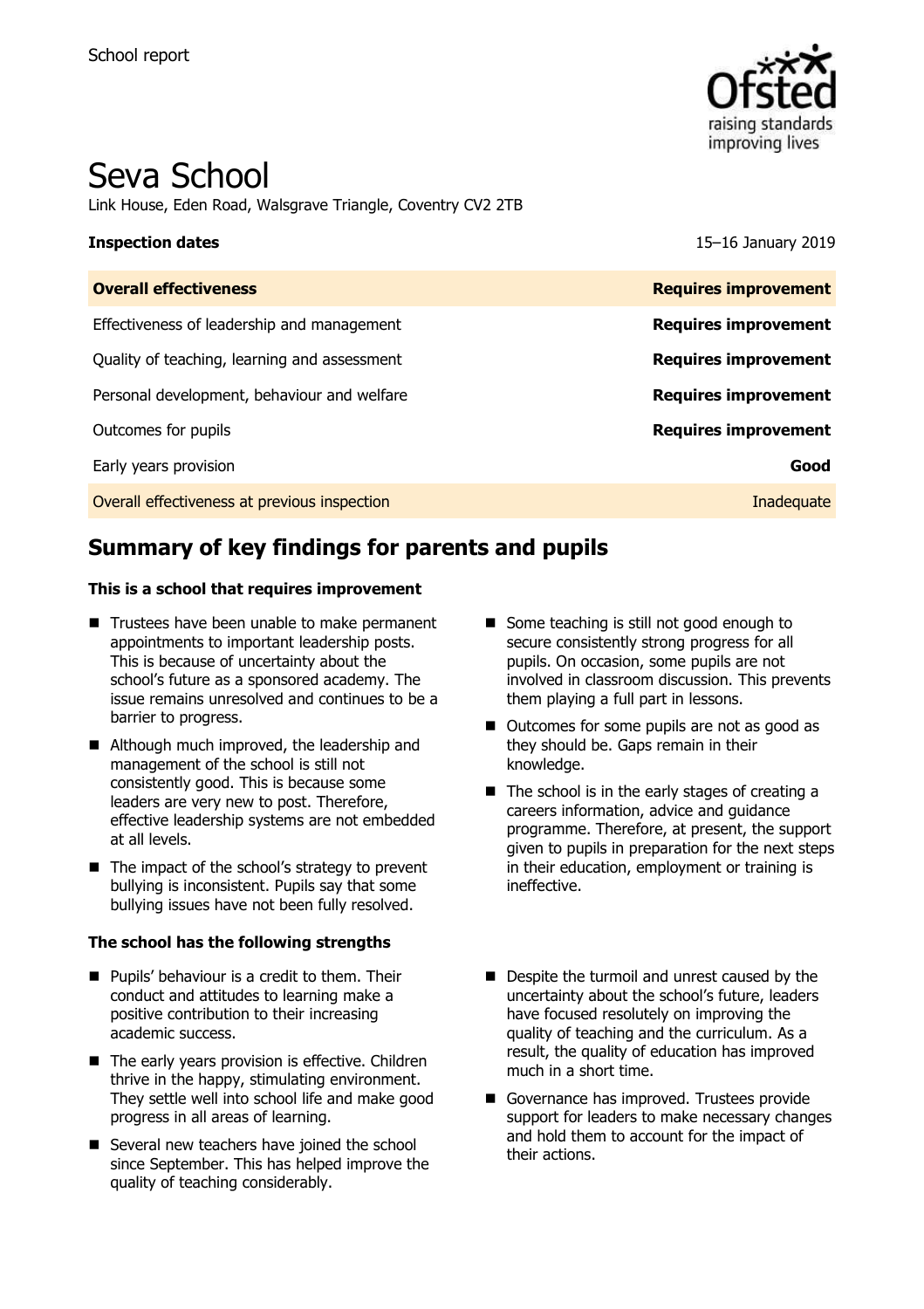

# **Full report**

When Seva School was inspected in September 2016, it was judged to require special measures. Subsequently, the school was inspected on five occasions. At the previous monitoring inspection, leaders and managers were judged not to be taking effective action towards the removal of special measures.

In accordance with section 13(4) of the Education Act 2005, Her Majesty's Chief Inspector is of the opinion that the school no longer requires special measures.

### **What does the school need to do to improve further?**

- Ensure that the quality of teaching, learning and assessment is consistently strong by making sure that all teachers:
	- identify and address important gaps in pupils' knowledge
	- apply agreed teaching strategies effectively
	- manage class discussions in such a way that all pupils are able to contribute.
- Implement the school's anti-bullying strategy effectively so that all pupils:
	- understand the different forms of bullying
	- are free from name-calling and derogatory comments
	- feel that bullying, when it happens, is dealt with effectively.
- $\blacksquare$  Improve outcomes for pupils by ensuring that:
	- the strong progress that pupils make in most classes is evident across all subjects and year groups
	- all disadvantaged pupils make equally rapid progress in all classes and subjects
	- provision for pupils with special educational needs and/or disabilities (SEND) continues to improve so that it consistently meets their needs well.
- Improve the impact of leadership and management by making sure that:
	- arrangements for the school's future status as a sponsored academy are resolved quickly and permanent leaders are appointed
	- the current effectiveness of senior leaders is maintained when a permanent structure is in place
	- recently appointed middle leaders build on their early success in raising standards in the area for which they are responsible.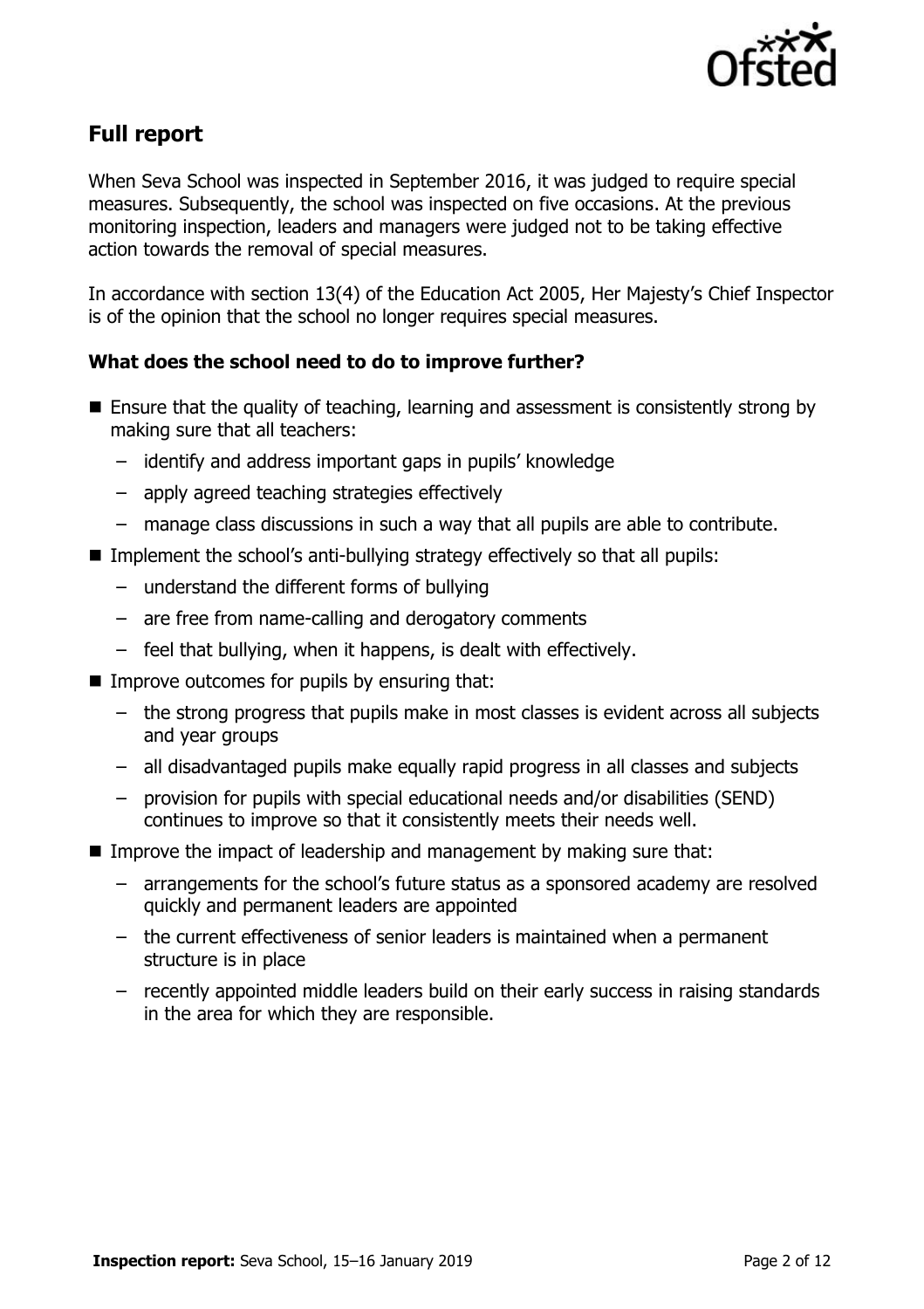

# **Inspection judgements**

#### **Effectiveness of leadership and management Requires improvement**

- Since the previous inspection, the culture of the school has changed substantially. The emerging trust and openness that inspectors noted at the most recent monitoring inspection have blossomed into respectful and professional relationships.
- Staff believe that leaders are committed to the school and to its pupils. They see leaders taking the right actions to improve the quality of education. Staff feel fully involved in the process. As a result, there is a shared sense of purpose that is focused, above all else, on the needs of pupils.
- Because of ongoing uncertainty about the school's future status, trustees are not currently able to make permanent appointments to senior posts. This has led to much turbulence in the past two years. Several headteachers have come and gone. The changes have been very unsettling for pupils, staff, parents and carers.
- Nevertheless, trustees have found ways to bring in appropriate expertise to lead improvement. The arrangements for senior leadership that were in place at the time of the last monitoring inspection have continued. Trustees have made sure that these arrangements will continue for the foreseeable future, but the situation brings an inherent fragility.
- Senior leaders have built upon their early successes. They have accelerated the rate of improvement by meticulously addressing weaknesses in the quality of teaching. As a result, outcomes for most pupils are improving quickly.
- The leadership and management of the primary and early years phases are strong. These leaders have taken decisive and effective action to address weaknesses. As a result, the quality of teaching in the Reception class and Years 1 to 6 has improved substantially since the last monitoring inspection.
- Middle leadership has improved notably across the school. Some middle leaders use evidence about pupils' outcomes to identify strengths and weaknesses in their subject or department. They take effective action when needed. As a result, these leaders are making a positive difference to the quality of education. Some middle leaders and a new deputy headteacher joined the school very recently. Therefore, it is too soon for them to have had substantial impact on pupils' outcomes.
- $\blacksquare$  The curriculum is under development. In the primary phase, pupils experience a rich, varied diet of learning opportunities. They gain knowledge well across a range of subjects. Leaders have widened the secondary curriculum to include a broader range of subjects studied to GCSE level. They plan to introduce alternative qualifications in addition to GCSEs. Leaders are in the early stages of considering how they might create an 'all-through' curriculum to build pupils' knowledge systematically in all subjects as they move up through the school.
- Leaders use pupil premium funding more effectively than in the past. This is improving outcomes for disadvantaged pupils, although more quickly in some classes than in others.
- Leaders are now more aware of the impact of additional funding allocated to support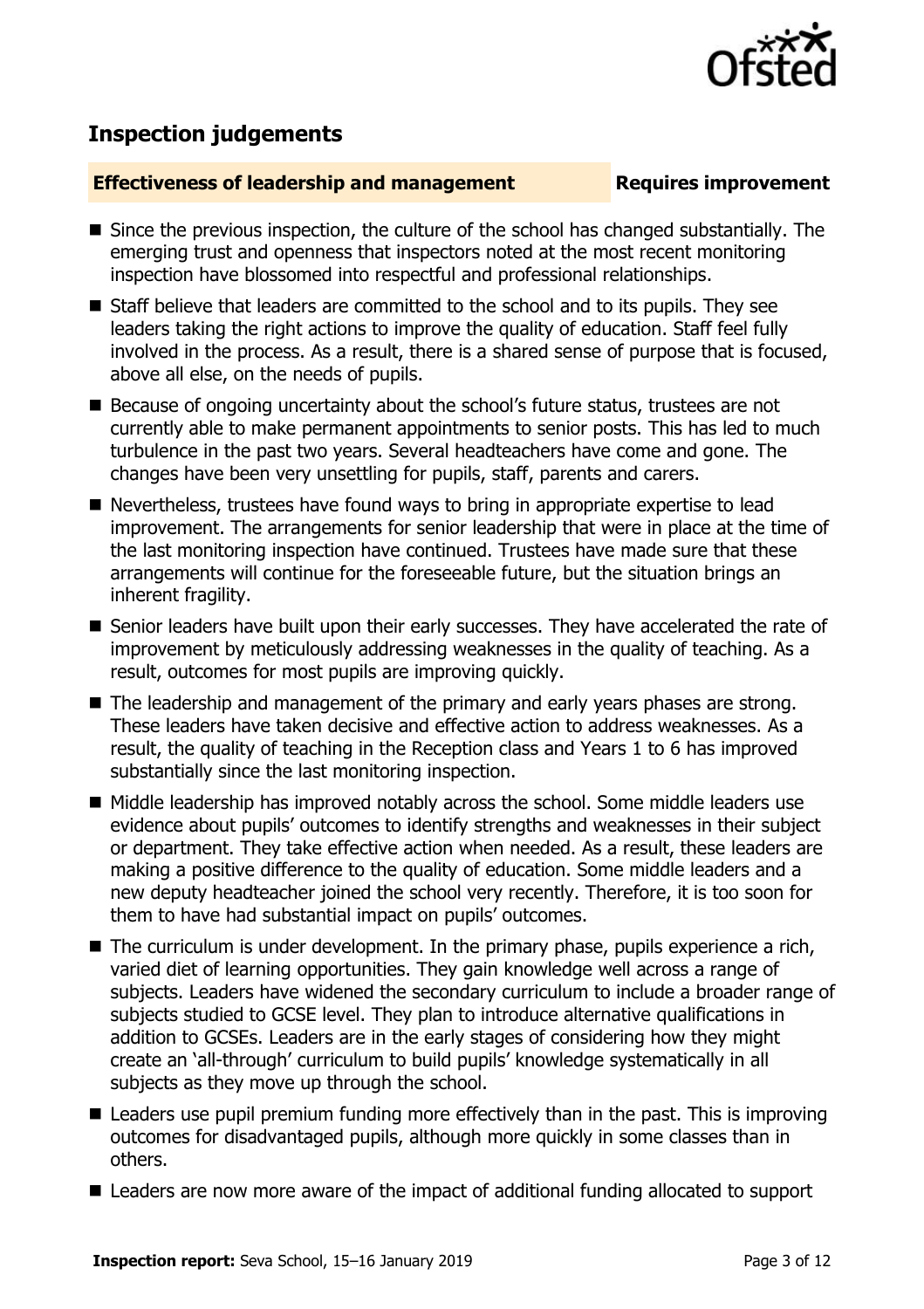

pupils with SEND. They have seen improvements in some cases, but they know there is more to do.

Leaders have begun to plan more carefully their use of the primary physical education and sport premium. This is another new development, so it is too early to see what difference it has made.

### **Governance of the school**

- Governance is improving. Senior leaders and trustees have formed an effective partnership. Particularly in recent months, trustees have not allowed the turmoil caused by uncertainty over the school's future to distract leaders and managers from urgently improving the quality of teaching. Instead, they have found ways to provide the expertise and resources that the school needs, while holding leaders to account for using these wisely.
- Trustees are more aware of their statutory responsibilities and are becoming more effective in ensuring that requirements are met. For example, the quality of information on the school's website is now broadly in line with that required by the DfE. However, the board of trustees has failed to carry out its statutory responsibility to secure an inspection of its religious character under section 48 of the Education Act 2005.
- Trustees cannot implement their strategic plans while discussion about sponsorship by a multi-academy trust continues. Therefore, the limitations of the school's current site continue to be detrimental to pupils' experience and quality of education.

### **Safeguarding**

- The arrangements for safeguarding are effective.
- The school's ethos of care, trust and respect means that pupils' welfare and well-being are important to staff. Staff are attuned to signs that a pupil may be at risk of harm. They act quickly if they have concerns.
- Some pupils say that teachers' efforts to deal with bullying meet with mixed success. Often the issue is completely resolved but sometimes it is not.
- Designated senior staff communicate as needed with other agencies to share relevant information. They help pupils and their families get the support they might need.

#### **Quality of teaching, learning and assessment Requires improvement**

- Many new teachers have joined the school since the previous monitoring inspection. New policies and procedures have been introduced. These things are making a positive difference. The quality of teaching has improved in all phases. However, some staff do not implement some new initiatives consistently well. As a result, variation remains in the quality of teaching.
- Leaders expect teachers to manage class discussions in ways that help all pupils to contribute. In some cases, this strategy is working exceptionally well. Teachers' questions help pupils to think, reflect, evaluate and form well-reasoned explanations. However, sometimes teachers do not manage discussion well enough. Some pupils, often boys, dominate the teacher's attention while others listen, but do not offer ideas.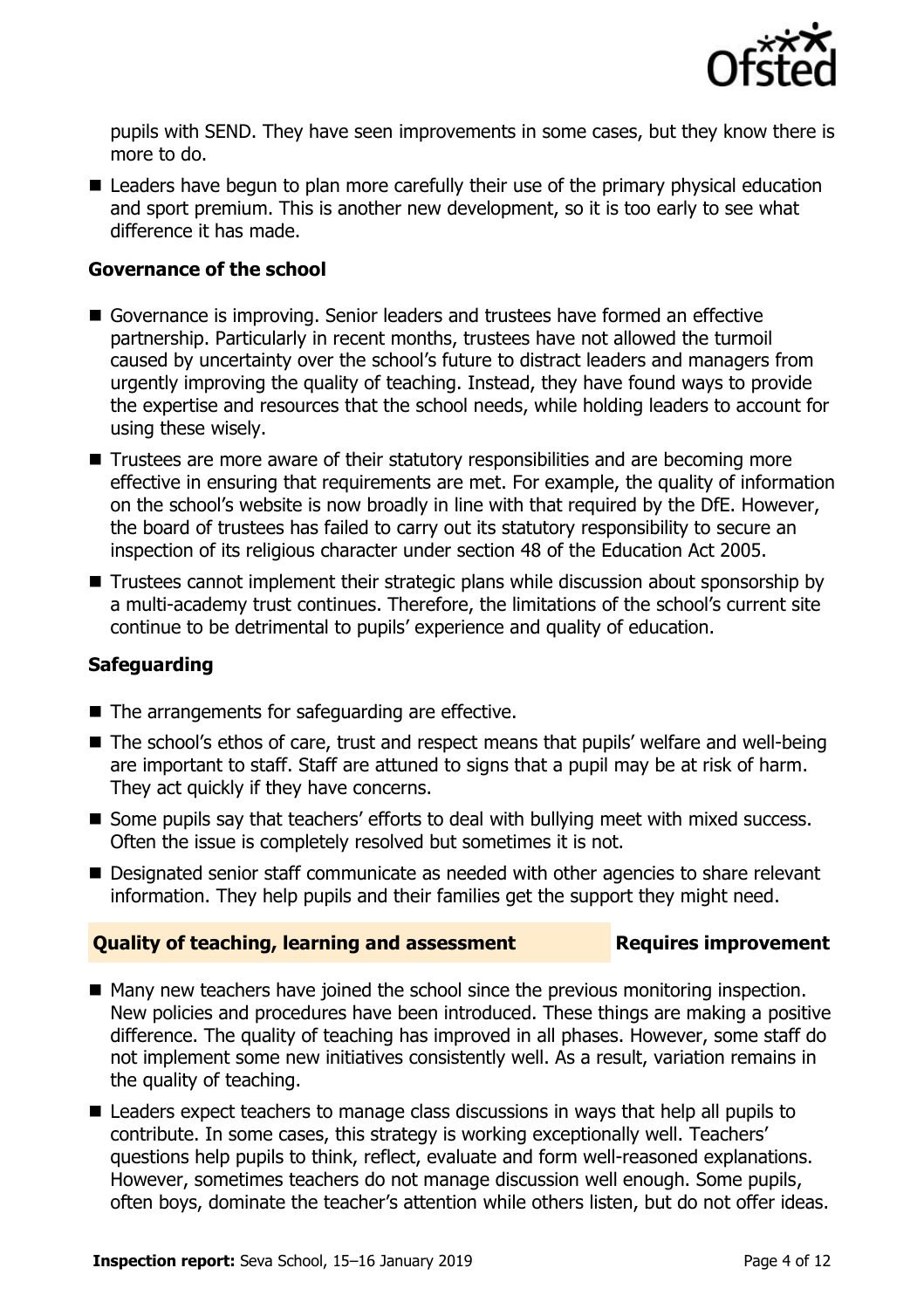

As a result, some pupils get less benefit from the discussion.

- Teachers have worked hard to gain an accurate picture of what pupils know and what they need to learn next. Much teaching demonstrates skill in teaching the right knowledge at the right time so that pupils make good progress. Other teaching is less successful. In particular, some teaching of pupils with SEND shows a lack of confidence. Consequently, progress for this group varies across the school.
- Some pupils have missing bits of knowledge caused by the weak teaching that they received in the past. Some teaching does not pay enough attention to these gaps. It does not make sure pupils make up for the lost learning. Therefore, the errors persist.
- Teachers add challenge to lessons by using what they call the 'DIG' approach. On the whole, this works well. Teachers guide pupils to complete work that is not too hard and not too easy. Teachers encourage pupils to challenge themselves to try a harder task. Sometimes, pupils naturally opt for the easy choice. When this happens, not all teachers guide them back to a task of the right level of difficulty.
- Without exception, classrooms are characterised by very strong relationships between teachers and pupils. Pupils trust their teachers and value what they do for them. As a result, pupils work very hard. This creates a climate in which pupils can flourish.

#### **Personal development, behaviour and welfare Fig. 2.1 Requires improvement**

#### **Personal development and welfare**

- The school's work to promote pupils' personal development and welfare requires improvement. While it has many strengths, there are elements that are not effective.
- Pupils are confident and enjoy school. Those who spoke with inspectors said that they feel safe and that the school is teaching them how to look after themselves. They can identify trusted adults to whom they can turn if they are worried.
- **Pupils are generally kind to one another, but not always. Some told inspectors they feel** upset when others insult them, for example because of the way they look. Some said they had experienced this quite often and that they felt bullied as a result. Telling an adult had solved the problem for some pupils, but not all. This picture was replicated by pupils in most phases. Some younger pupils do not fully understand what bullying is. This leaves them vulnerable to being bullied without knowing what to do.
- The school's values provide a strong basis for pupils' moral development. They have a clear sense of responsibility, empathy and charity. They willingly raise money for carefully selected organisations and give their time to help the community. For example, the school council organised for pupils to work with a local charity last term to provide hot food to homeless people in Coventry.
- **Pupils learn about the beliefs and practices of a broad range of different faiths. They** are taught from the very youngest age to respect and celebrate difference. They talk confidently about what equality means.
- **Pupils learn about democracy and how the law of the land is made. They understand** how rights come along with responsibility. The school helps them to develop selfawareness and understanding in preparation to become adults in British society.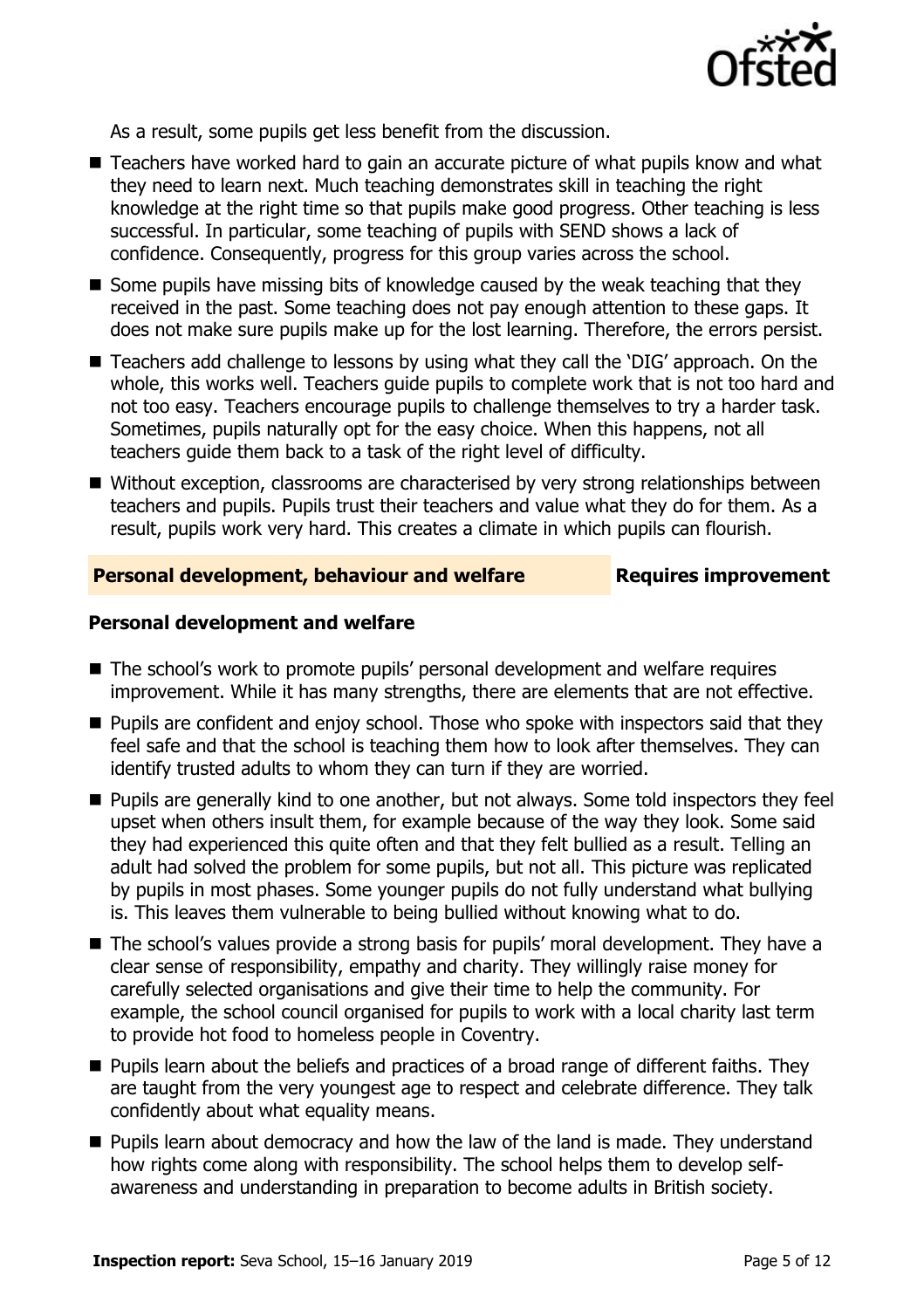

 $\blacksquare$  However, in one respect, the school is not doing enough to prepare pupils for adult life. Although the careers programme has been in place for a number of years, it is underdeveloped. New leaders are working to improve it. Nevertheless, in its current form, the programme does not provide pupils with sufficient support to help them choose their future paths confidently.

### **Behaviour**

- The behaviour of pupils is good.
- **Pupils behave well, and not just because their teachers expect them to do so. They do** it because they know it is right. Very few choose to behave badly. On the rare occasions that this happens, staff manage the incident appropriately to get the pupil back on the right path.
- **From the time they join the school, pupils learn to follow instructions without question.** As a result, lessons proceed smoothly, and the school is an orderly environment.
- $\blacksquare$  The school's playground is very small. It can get very busy at breaktimes. Even then, pupils usually play well together. They use the limited space sensibly.
- Most pupils attend school regularly. For secondary pupils, attendance figures are in line with the national average. Primary attendance is slightly below the national figure for pupils of the same age. However, the school's effective strategies to tackle low attendance are working for many pupils. Overall, attendance is improving.

#### **Outcomes for pupils Requires improvement**

- Outcomes for many pupils have improved notably since the previous inspection. However, this is not the case for all. Some pupils' progress is not as good as it should be. Some have not made up all the ground they lost due to weak teaching in the past. Insecure basic skills hamper some pupils' progress in reading and writing. For these reasons, outcomes for pupils need to improve further.
- **Pupils make very strong progress in some classes. As a result, their attainment in these** classes is rising quickly. This is why many pupils are now working at the standards they should be working at for their age and ability. More pupils now attain high standards, given their starting points. This picture is the same in both primary and secondary phases.
- However, in other classes, pupils' progress is limited. This is the impact of the inconsistent quality of teaching. These pockets of slower progress are present across the school. They are not limited to a particular year group or subject.
- Different groups of pupils make similarly variable rates of progress. For example, many disadvantaged pupils now make strong progress. Some now attain similar standards to other pupils nationally. In classes where teaching is weaker, disadvantaged pupils are not catching up with other pupils in the school or nationally.
- Rates of progress for pupils with SEND vary for the same reason. However, overall, pupils with SEND continue to attain lower standards than other pupils, and their progress is not good enough to help them catch up.
- The most able pupils now achieve well across the school. This is because teachers use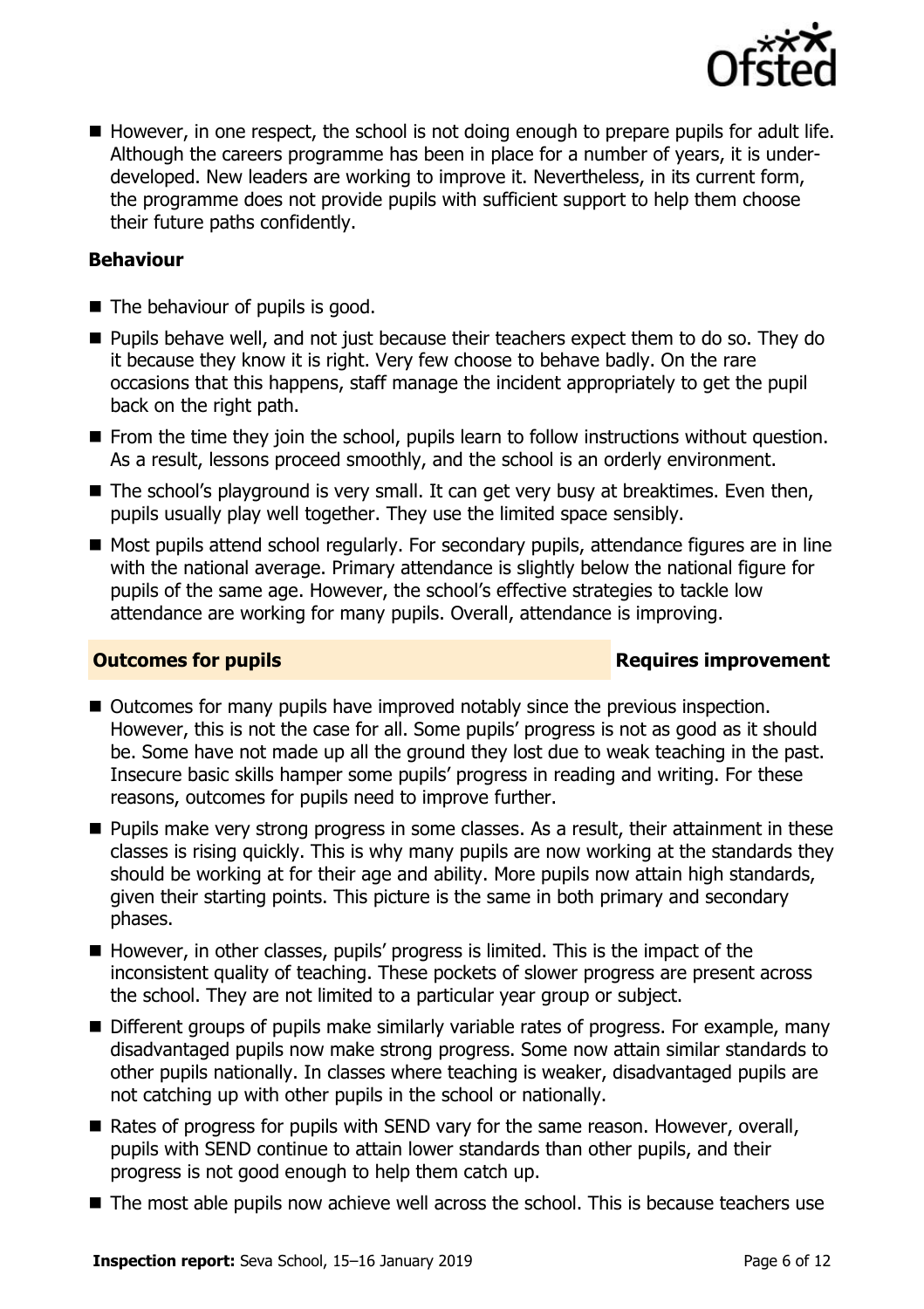

the 'DIG' approach effectively to challenge these pupils in lessons. Their books show that most make strong progress over time. As a result, some pupils in each key stage are working at an exceptionally high standard.

- Some pupils in key stage 2 have weaknesses in the basic skills of reading and spelling. This is because, in the past, they were not taught phonics well enough. These weaknesses continue to hamper their progress. Some struggle to read fluently and they make basic spelling mistakes. Younger pupils now learn phonics well. They have a secure understanding of letters and the sounds they make. They are learning to read and spell accurately.
- Pupils' books show improvement in pupils' mathematical understanding. Most have a secure grasp of number facts. They are increasingly confident in using this knowledge to solve problems and reason mathematically.
- The improving picture of pupils' outcomes shows that they are increasingly well prepared for the next stages of their education as they move through the school.

### **Early years provision Good**

- Leaders have invested much effort into improving the early vears provision. They have succeeded. Children flourish in a welcoming, stimulating environment and learn well as a result.
- Leadership of the early years is effective. Accurate evaluation of strengths and weaknesses leads to clear and sensible plans for improvement. As a result, teaching has improved considerably in a short time.
- The Reception classroom is a lovely place to be. Children have plenty of space in which to play. It is clean and well organised. Children have easy access to a wealth of interesting resources that capture their imagination and make them want to learn.
- Children thrive because staff make them feel welcome, safe and happy. Safeguarding arrangements in the early years are effective.
- Children behave very well in the early years. They do as they are asked to do. They sit quietly and listen to the teacher. They take care of the equipment. Their books show that they work hard and take care with their writing.
- $\blacksquare$  Most children have typical skills for four-year-olds when they start school. However, many do not speak English as their first language. Quite a few do not speak any English at home. In their early days at school, children are immersed in high-quality spoken English.
- At the same time, teachers use children's home languages to help them make sense of what is being said. As a result, children quickly acquire basic communication skills and start to make good progress in their learning.
- **Phonics is now taught well in the Reception class. Children start to learn their letter** sounds from the outset and soon learn to read simple texts. They attempt to use phonic knowledge to help them have a go at writing words and simple sentences.
- Staff in the early years work closely with parents to help make the transition to school as smooth as possible. For example, they visit children in their homes before they start.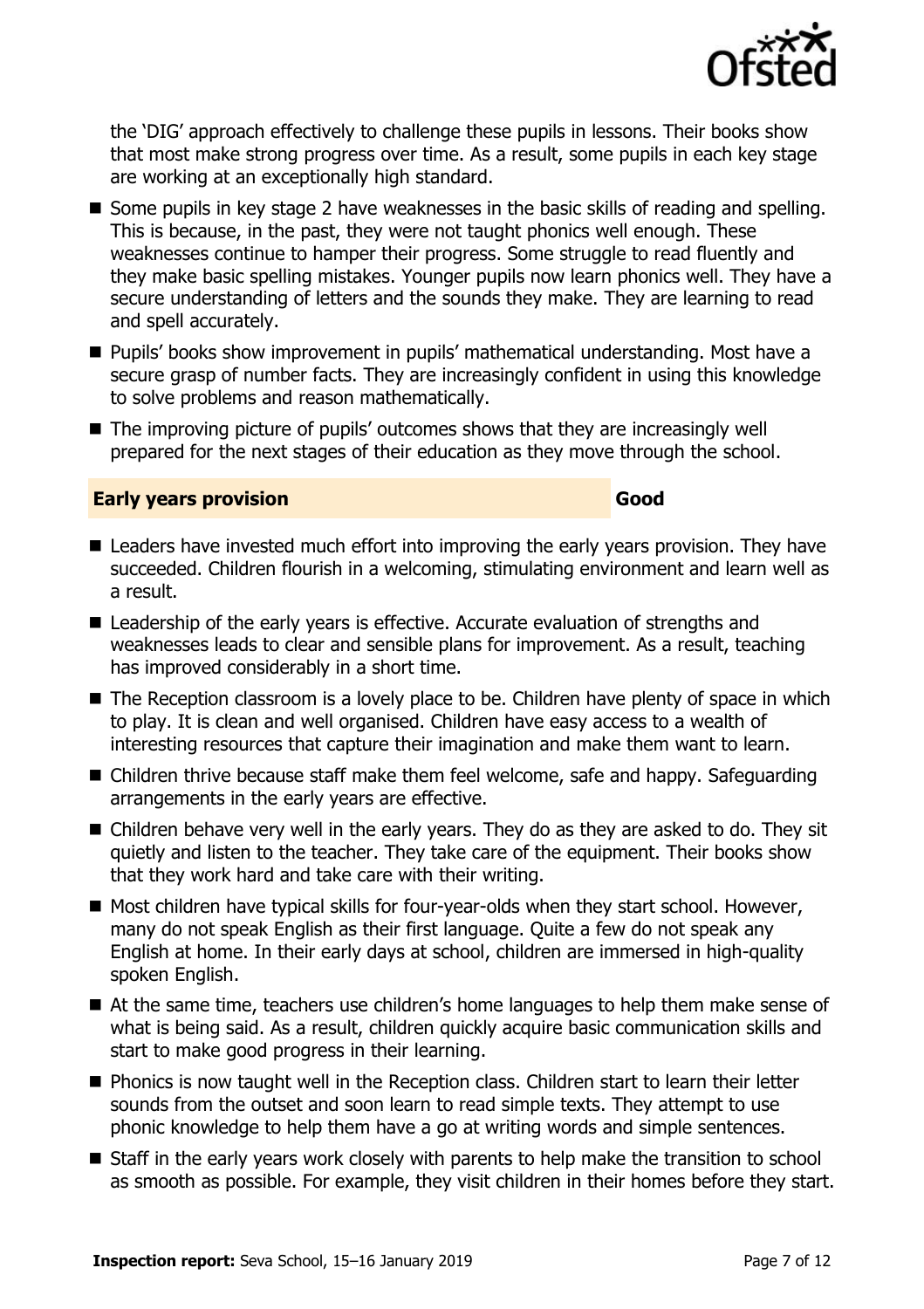

They also run workshops that help parents to support their children's learning at home.

■ Teachers now assess children's progress continually. They use the information to help them plan interesting activities that appeal to children's interests and help them build new knowledge. An effective combination of directly taught tasks and opportunities to practise skills through imaginative play means that children make good progress across all areas of learning. Therefore, children are well prepared for the more formal curriculum when they start Year 1.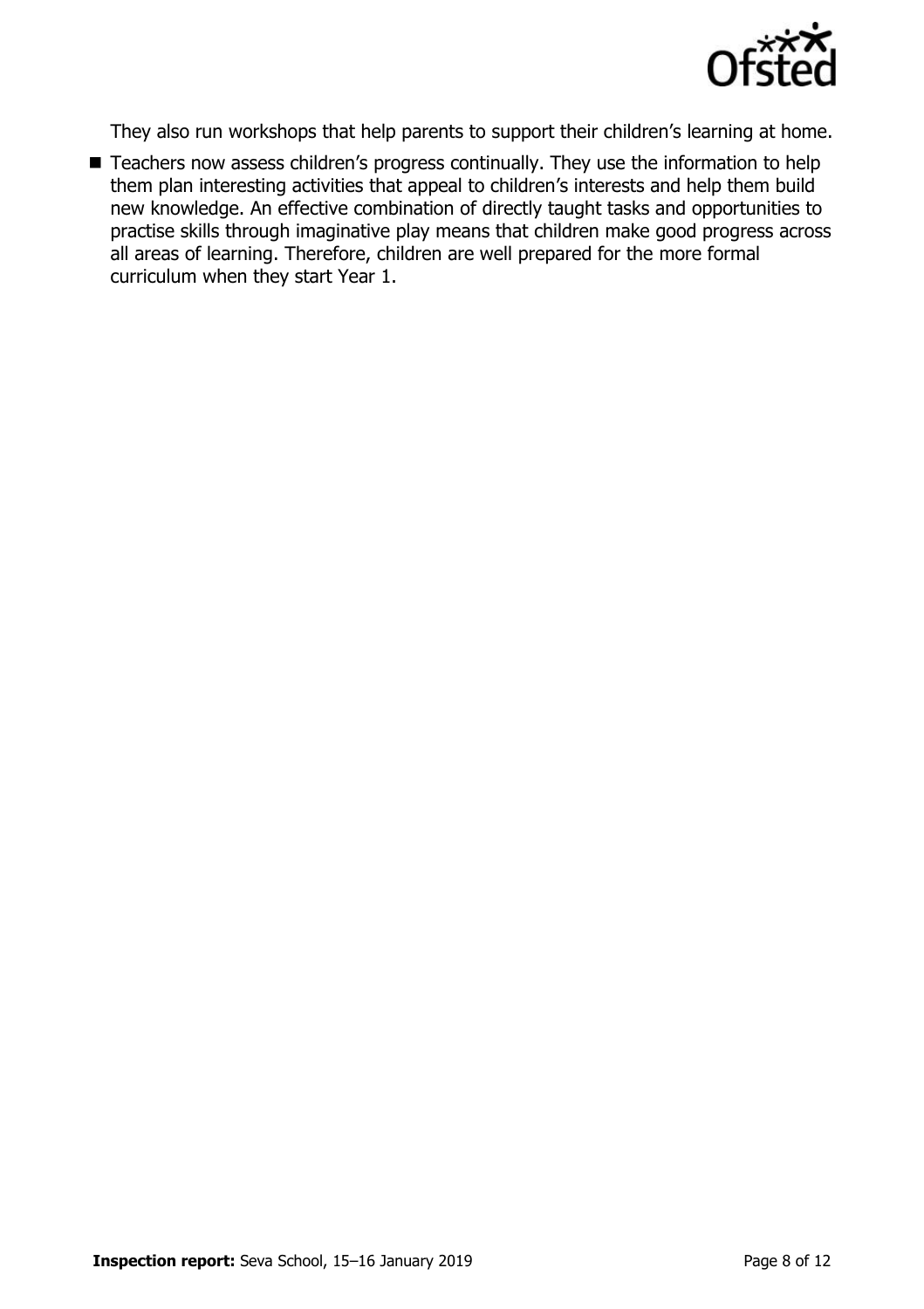

# **School details**

| Unique reference number | 141104   |
|-------------------------|----------|
| Local authority         | Coventry |
| Inspection number       | 10053403 |

This inspection of the school was carried out under section 5 of the Education Act 2005.

| Type of school                      | All-through                      |
|-------------------------------------|----------------------------------|
| School category                     | Academy free school              |
| Age range of pupils                 | 4 to 16                          |
| <b>Gender of pupils</b>             | Mixed                            |
| Number of pupils on the school roll | 539                              |
| Appropriate authority               | Board of trustees                |
| Chair                               | Amarjit Basra                    |
| <b>Headteacher</b>                  | Rena Saggu                       |
| Telephone number                    | 024 779 87619                    |
| Website                             | http://sevakeducationtrust.org/  |
| Email address                       | headteacher@seva.coventry.sch.uk |
| Date of previous inspection         | 21-22 September 2016             |

### **Information about this school**

- Seva School is a Sikh faith free school. It is run by the Sevak Education Trust. It is governed by a board of trustees.
- Following the inspection in September 2016, the Department for Education (DfE) issued the school with an academy order, requiring the school to become a sponsored academy. Trustees and the DfE have not reached agreement over the choice of sponsor. The date of conversion to academy status has not been decided.
- The school is situated in a converted business unit on the outskirts of Coventry. Trustees have acquired a second unit and a substantial plot of land on the same business park. The school's plans to extend the curriculum on offer include the conversion of this space to include additional classrooms, a drama studio and an outdoor multi-use games area.
- The school currently has pupils from the Reception Year to Year 10. In Summer 2020, the current Year 10 pupils will be the first cohort from the school to sit GCSE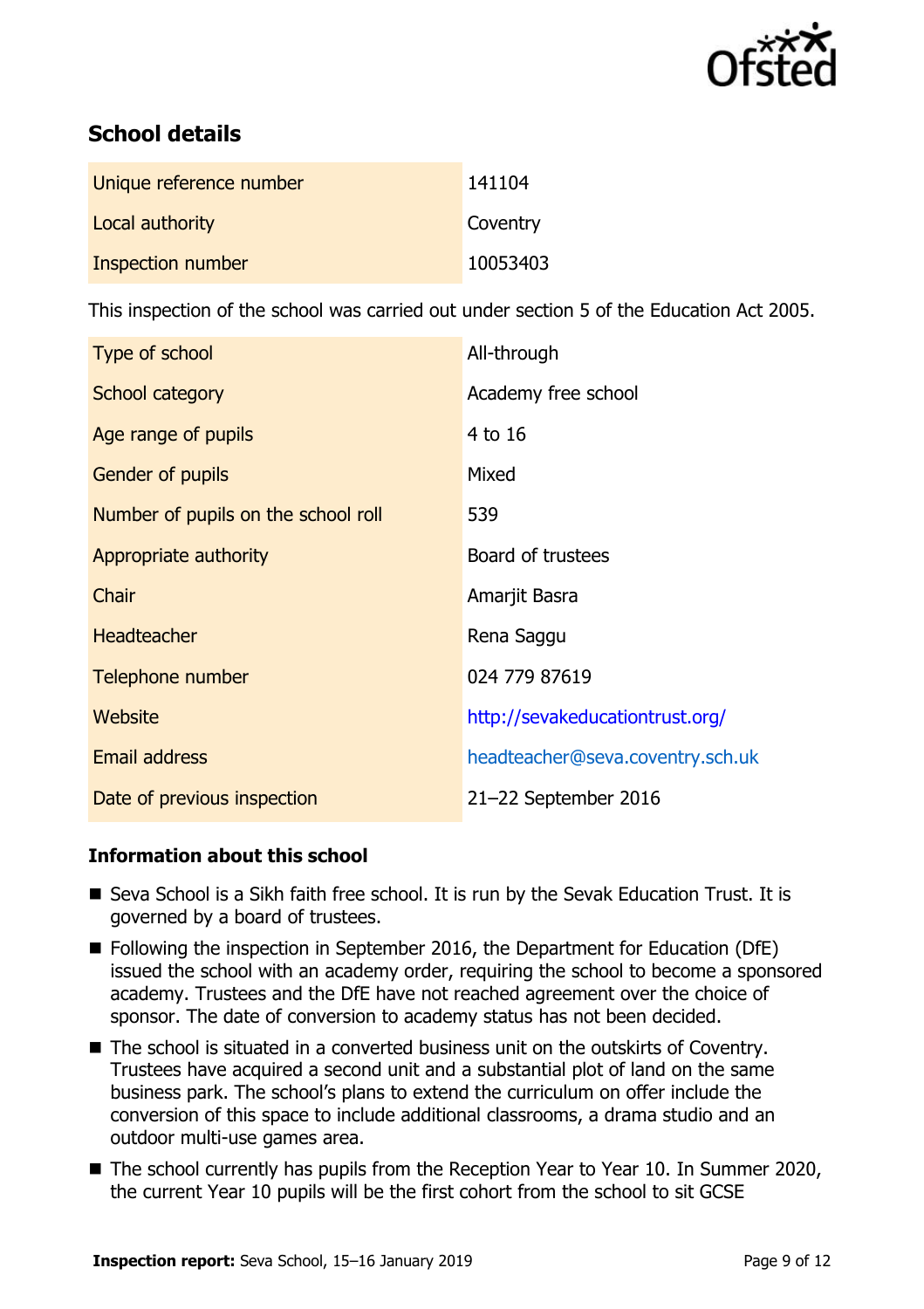

examinations.

■ The school does not make use of any alternative provision.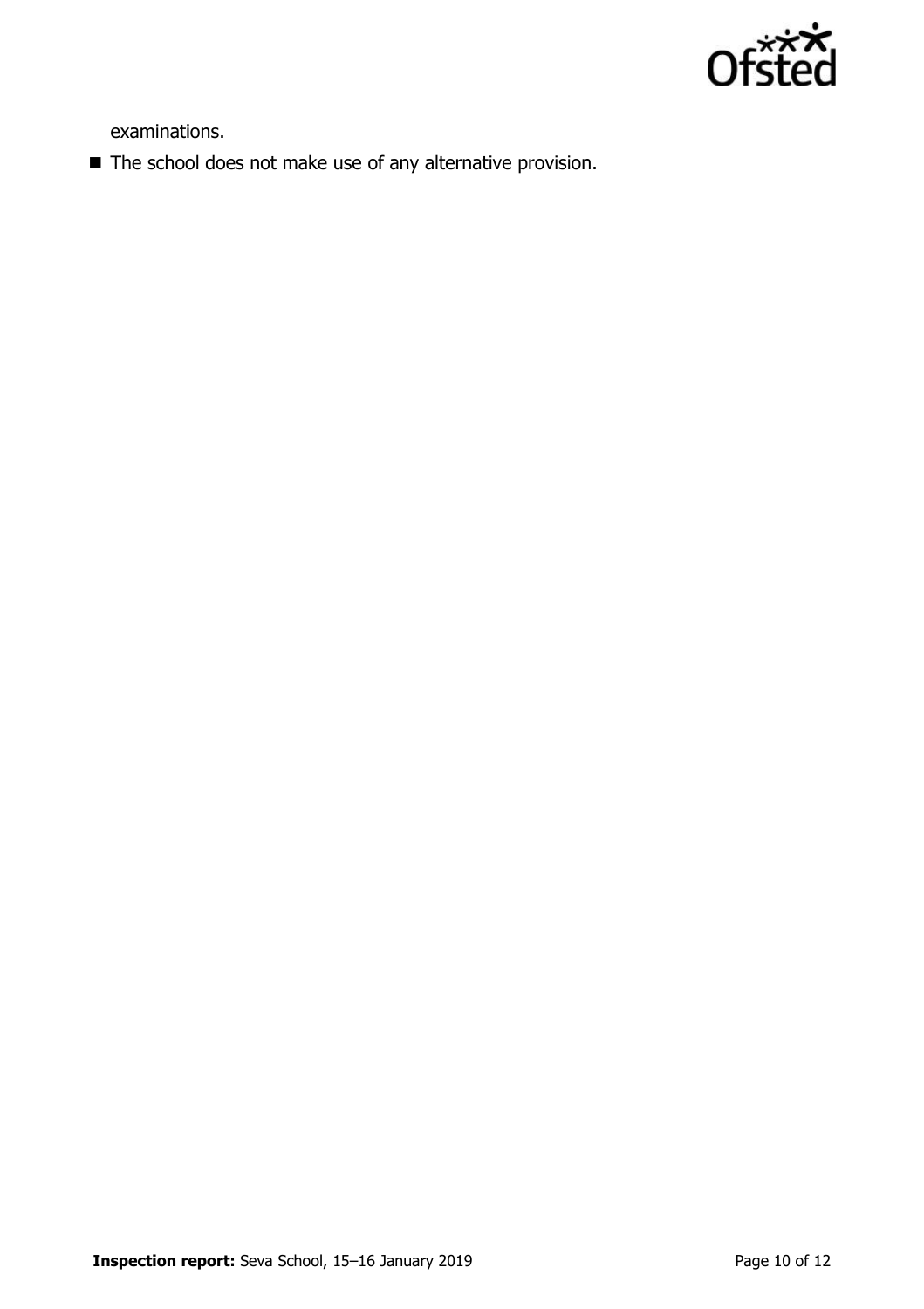

# **Information about this inspection**

- Inspectors gathered evidence about pupils' learning by visiting lessons, talking to them and looking at the work in their books. Inspectors also heard some pupils read and talked to them about reading.
- Discussions were held with the acting interim headteacher; other school staff; the chair and vice chair of the board of trustees; a representative of Coventry City Council; and three groups of pupils. Other pupils and staff were spoken to informally as they moved around the school.
- The 56 responses to Ofsted's online survey, Parent View, were taken into account. There were no responses to the questionnaires for staff or pupils.
- Inspectors examined a number of documents, including the school's evaluation of its work and plans for improvement; information about the attainment and progress of current pupils; minutes of the meetings of the trust board; and documents relating to pupils' attendance, behaviour and safeguarding.

#### **Inspection team**

| Sandy Hayes, lead inspector | Her Majesty's Inspector |
|-----------------------------|-------------------------|
| <b>Russell Hinton</b>       | Ofsted Inspector        |
| <b>Michael Onyon</b>        | Ofsted Inspector        |
| <b>Huw Bishop</b>           | Ofsted Inspector        |